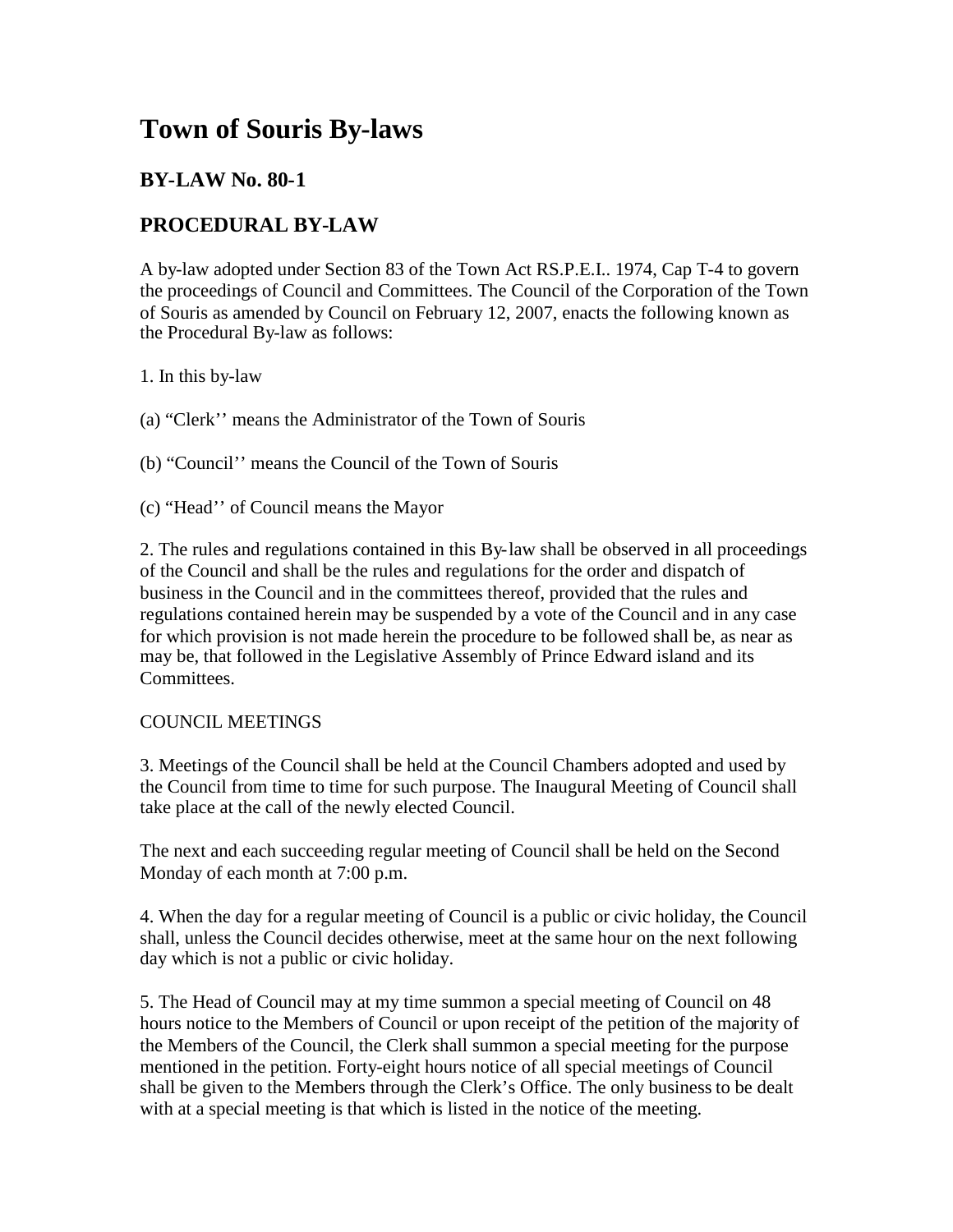6. In the case of the absence of the Head of the Council from the Municipality, or if he is absent due to illness, or be refuses to act or his office is vacant, a Councillor shall be appointed to act from time to time in the stead of the Head of the Council and he shall all the rights, powers, and authority of the Head of Council, while so doing.

# CALLING OF MEETING TO ORDER AND QUORUM

7. As soon after the hour fixed for the holding of the meeting of the Council as a quorum is present, the Head of Council shall take the Chair and call the meeting to order.

# ABSENCE OF HEAD OF COUNCIL

8. Where no Presiding Officer has been appointed under Clause 6 of this by-law, in case the Head of Council does not attend within fifteen minutes after the time appointed for a meeting of the Council, the Clerk shall call the Members to order and an acting Head of Council shall be appointed from among the Members present and he shall preside until the arrival of the Head of Council and while so presiding the acting Head of Council shall have all the powers of the Head of Council.

## NO QUORUM

9. If no quorum is present one half hour after the time for a meeting of the Council, the Clerk shall record of the Members present and the meeting shall stand adjourned until the date of the next regular meeting.

# **CURFEW**

10. No item of business may be dealt with at a Council meeting after eleven p.m.

# THE CONDUCT OF PROCEEDINGS AT A MEETING OF COUNCIL

11. It shall be the duty of the Head of Council or other Presiding Officer,

(a) to open the meeting of Council by taking the chair and calling the Members to order, (b) to announce the business before the Council in the order in which it is to be acted upon,

(c) to receive and submit, in the proper manner, all motions presented by the Members of Council,

(d) to put to vote all questions which are regularly moved and seconded, or necessarily arise in the course of proceedings, and to announce the result,

(e) to decline to put to vote motions which infringe the rules of procedure,

(f) to restrain the Members, within the rules of order, when engaged in debate,

(g) to enforce on all occasions the observance of order and decorum among the Members,

(h) to call by name any Member persisting in breach of the rules or order of the Council, thereby ordering him to vacate the Council Chamber,

(i) to receive all messages and other communications and announce then to the Council,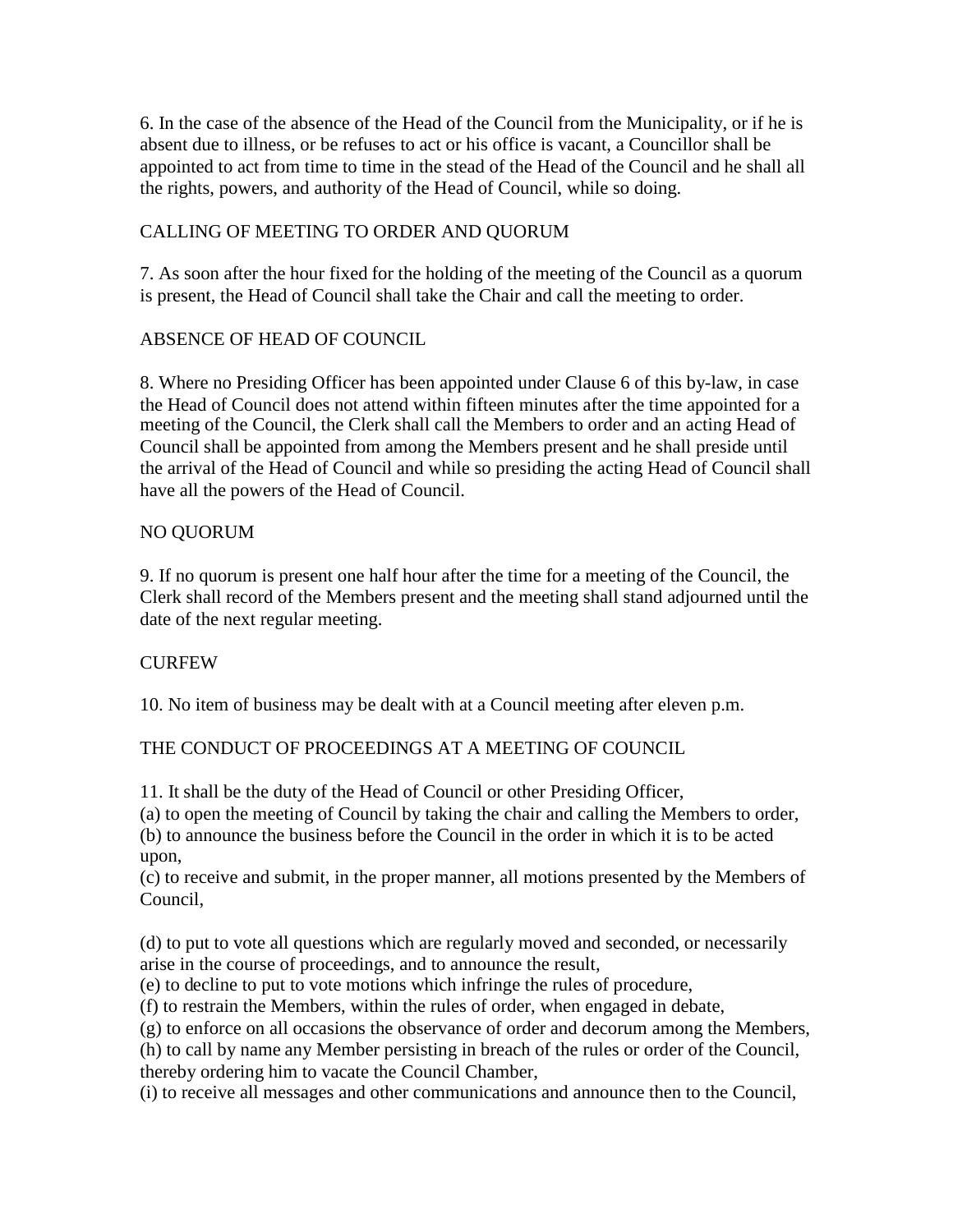(j) to authenticate, by signature when necessary, all by-laws, resolutions, and minutes of the Council,

(k) to inform the Council when necessary or when referred to for the purpose, on a point of order or usage,

(l) to represent and support the Council, declaring its will, and implicitly obeying its decisions in all things,

(m) to ensure that the decisions of Council are in conformity with the laws and by-laws governing the activities of the Council,

(n) to adjourn the meeting when the business is concluded,

(o) to adjourn the meeting without question put in the case of grave disorder arising in the Council Chamber.

## AGENDA

12. The Administrator shall prepare and print for the use of the Members at the regular meetings of Council, an agenda, with headings as agreed by Council.

13. The business of the Council shall in all cases be taken up in the order in which it stands upon the agenda unless otherwise decided by the Council.

#### **MINUTES**

14. Minutes shall record:

a. The place, date and time of meeting;

b. The names of the Presiding Officer or officers and record of the attendance of the Members;

c. The reading, if requested, correction and adoption of the minutes of prior meetings;

d. All other proceedings of the meeting without note or comment.

## PETITIONS AND COMMUNICATIONS

15. Every communication, including a petition designed to be presented to the Council, shall be legibly written or printed and shall not contain any obscene or improper matter or language and shall be signed by at least one person and filed with the Clerk.

## DEPUTATIONS

16. Persons desiring to present information verbally on matters of fact or make a request of Council shall give notice to the Clerk not less than forty-eight hours before the commencement of the meeting of the Council and may be heard by leave of the Presiding Officer of Council, but shall be limited in speaking to not more than ten minutes except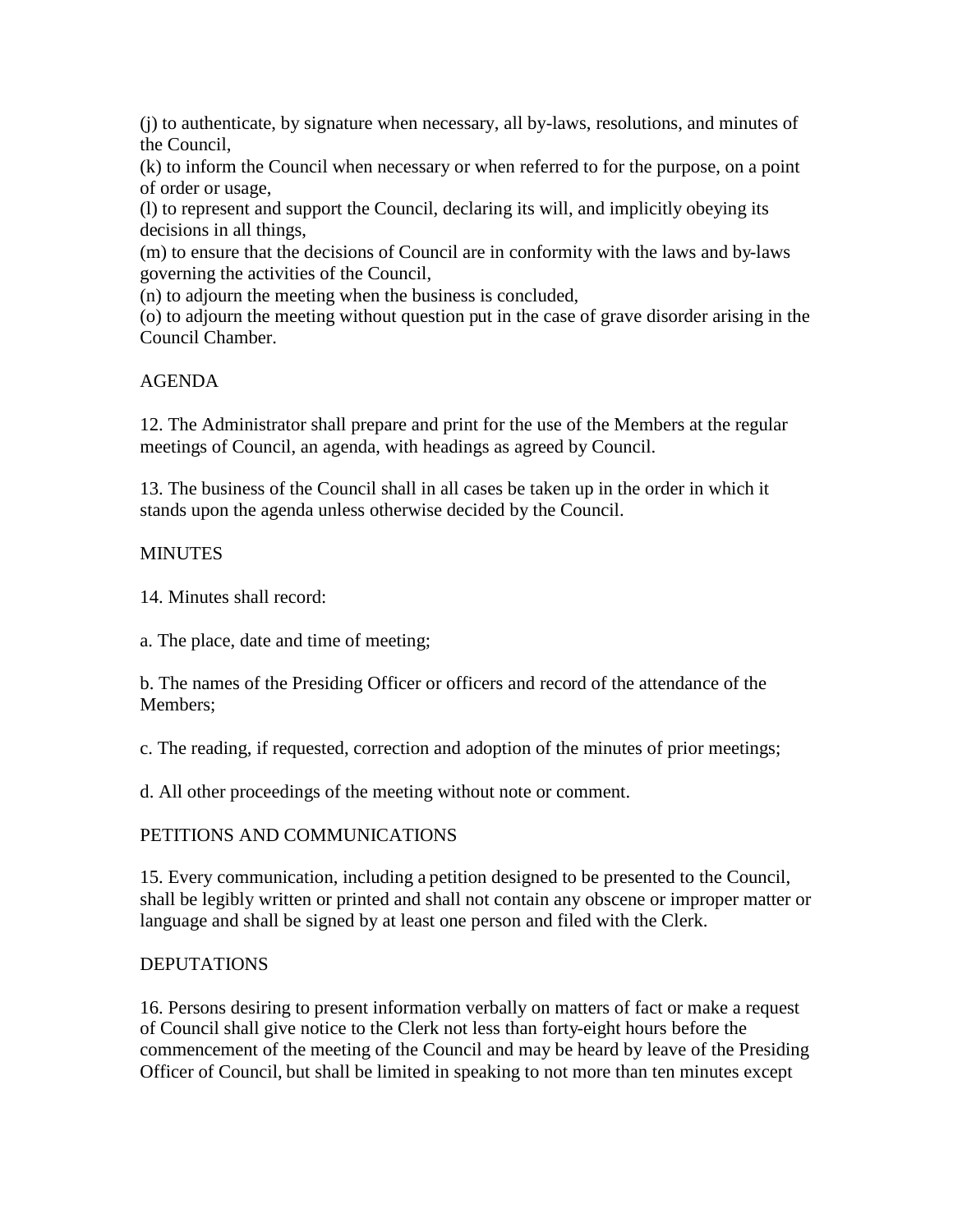that a delegation consisting of more than five persons shall be limited to two speakers, each limited to speaking not more than ten minutes.

#### READING OF BY-LAWS AND PROCEEDINGS THEREON

17. No by-law except a by-law to confirm the proceedings of Council shall be presented to Council unless the subject matter thereof has been considered and approved by Council.

18. Every by-law shall be introduced upon motion by a Member of the Council, specifying the title of the by-law.

19. Every by-law when introduced shall be in typewritten form and shall contain no blanks except such as may be required to conform to accepted procedure or to comply with provisions of any act and shall be complete with the exception of the number and date thereof.

20. Every by-law shall:

(a) be read and formally approved by a majority of the Councillors on two occasions at meetings of the Council held on different days;

(b) after being read a second time, be formally adopted by resolution of the Council;

(c) be signed by the Mayor/Chair and the Administrator, and formally declared to be passed and sealed with the Corporate Seal of the Town of Souris;

(d) have the minutes of the meeting record the name of the by-law and the fact that it is passed;

(e) be entered in the register of by-laws retained by the Administrator; and

(f) be filed with the Minister within seven days of the day on which the by-law was passed.

21. The first reading of a by-law shall be decided without amendment or debate.

22. If the Council determines that the by-law is to be considered in Committee of the Whole, it shall be so considered previous to the third reading thereof.

23. If Council so determines, a by-law may be taken as read.

24. The Clerk shall set out on all by-laws enacted by Council the date of the several readings thereof.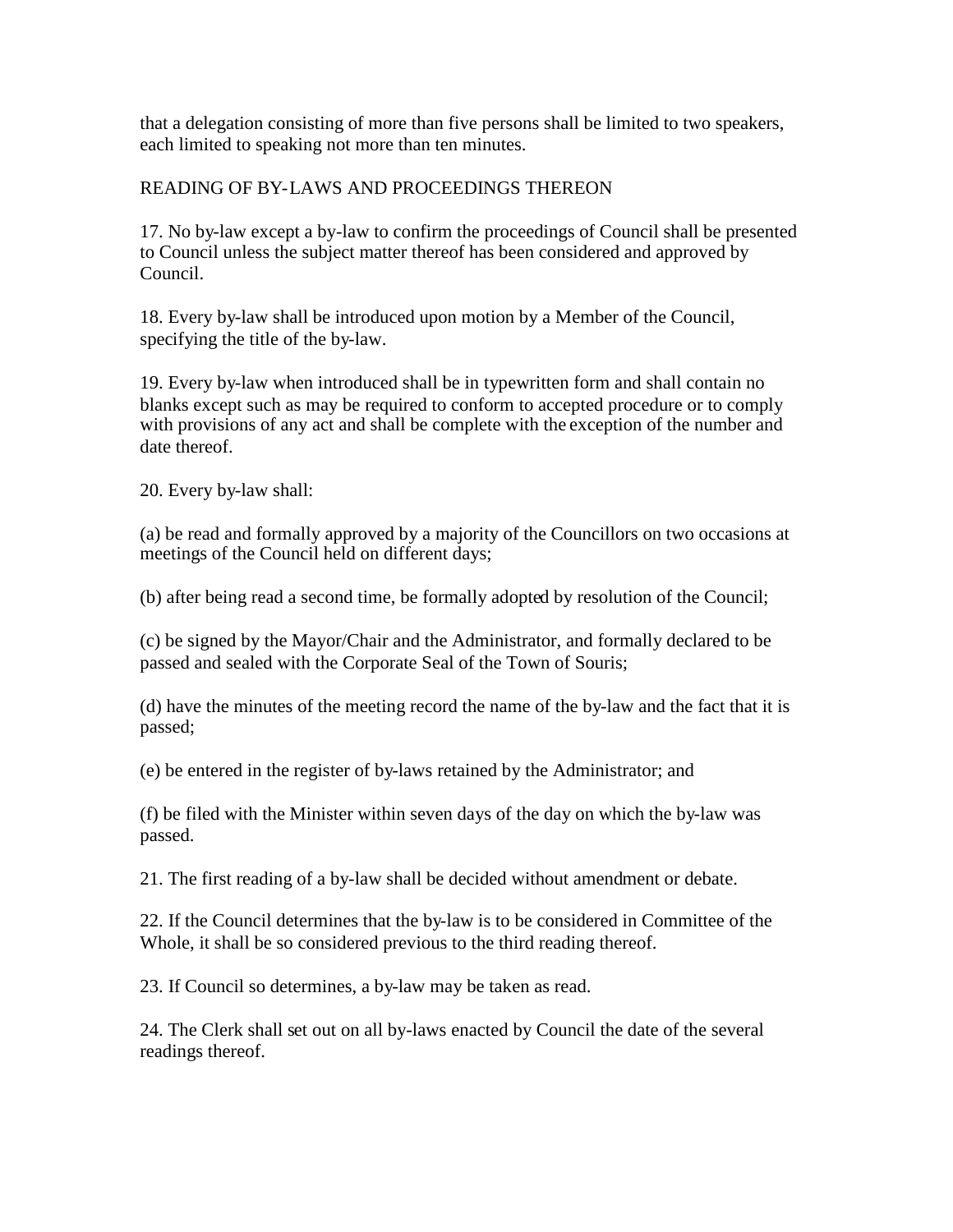25. Every by-law enacted by the Council shall be numbered and dated and shall be sealed with the seal of the Corporation and signed by, the Clerk and the Presiding Officer and shall be deposited by the Clerk in his or her office for safekeeping.

## **MOTIONS**

26. Notices of Motion - Notice of all new motions except motions listed in Clauses 39 and 40 shall be given in writing delivered to the Clerk at least six calendar days, excluding Saturdays and statutory holidays, preceding the date of the meeting at which a motion is to be introduced and a motion shall be printed in full in the agenda for that meeting of the Council and each succeeding meeting until the motion is considered or otherwise disposed of. The motion shall be submitted to the Clerk in writing over the signature of the mover and seconder and shall be complete and correct.

27. Dispensing with Notice - Any motion may be introduced without notice if the Council, without debate, dispenses with notice on the affirmative vote of at least a simple majority of the Members present and voting.

28. Seconding - A motion must be formally seconded before the Presiding Officer can put the question or a motion be recorded in the minutes.

29. Presentation of Motion by Chairman - When a motion is presented in Council in writing, it shall be read or if it is a motion which may be presented orally, it shall be stated by the Presiding Officer before debate.

30. Amendment - A motion to amend

-shall be presented in writing,

-shall receive disposition of Council before a previous amendment or the question,

-shall not be further amended more than once provided that further amendment may be made to the main question,

-shall be relevant to the question to be received,

-shall not be received proposing a direct negative to the question,

- may propose a separate and distinct disposition of a question,

-shall be put in the reverse order to that in which it is moved.

#### VOTING ON MOTIONS

31. Questions Stated - Immediately preceding the taking of the vote, the Presiding Officer may state the question in the form introduced and shall do so if required by a Member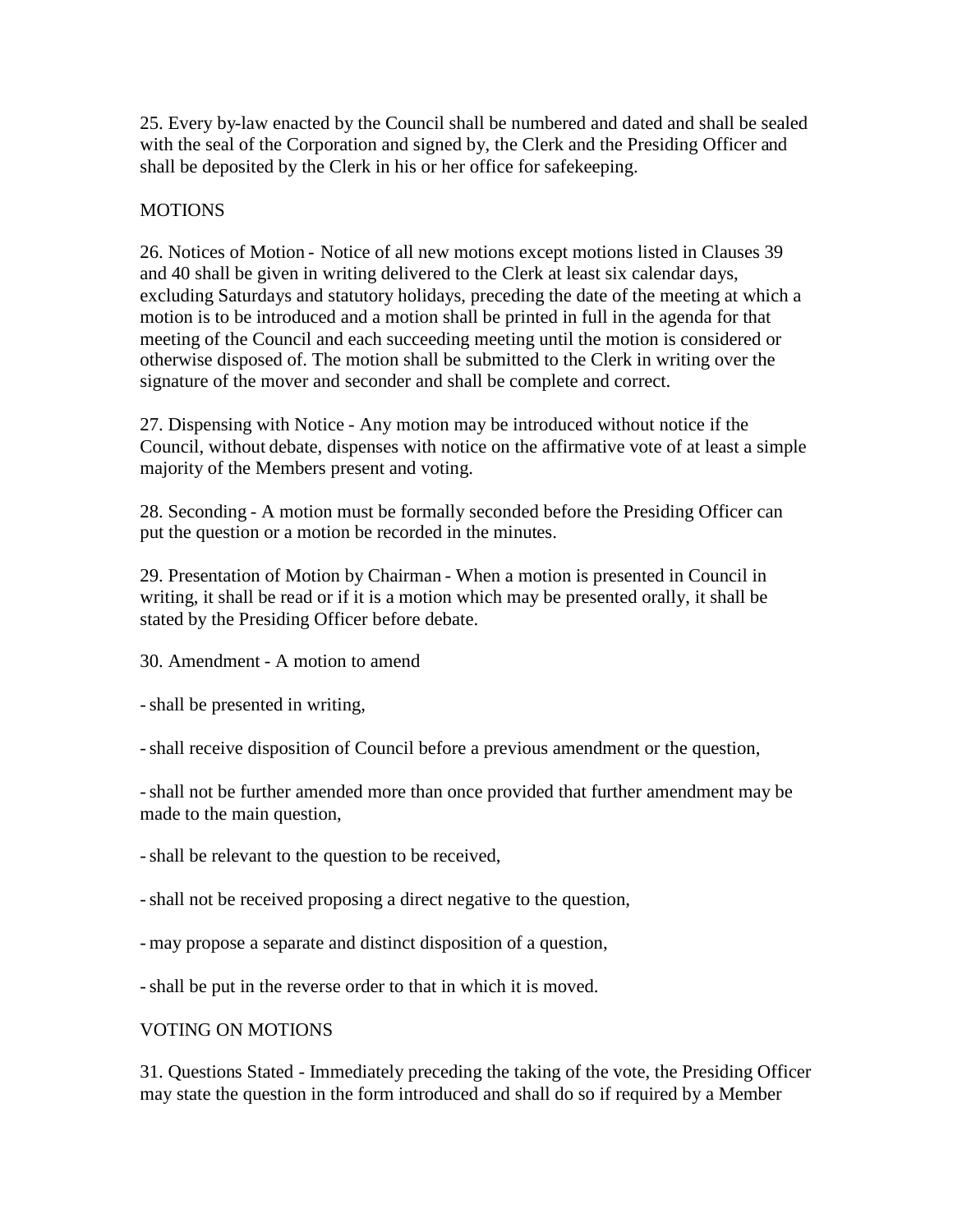except when a motion for the previous question has been resolved in the affirmative. He shall state the question in the precise form in which it will be recorded in the minutes.

32. No Interruption after Question - After a question is finally put by the Presiding Officer no Member shall speak to the question nor shall any other motion be made until after the vote is taken and the result has been declared.

33. Unrecorded Vote - The manner of determining the decision of the Council on a motion shall be at the discretion of the Presiding Officer and may be by voice, show of hands, standing or otherwise.

34. Recorded Vote - When a Member present requires a recorded vote, all Members present at the Council or Committee meeting must vote in alphabetical order, unless otherwise prohibited by statute. The names of those who voted for and others who voted against shall be noted in the minutes. The Clerk shall announce the results. A request for a recorded vote can only be made before an unrecorded vote is taken.

#### RULES OF DEBATE

35. Every Member prior to speaking to any question or motion shall rise from his seat and address the Presiding Officer. When two or more Members rise to speak, the Presiding Office shall designate the Member who has the floor who shall be the Member who, in the opinion of the Presiding Officer, rose first. Every Member present at a meeting of the Council when a question is put shall vote thereon unless prohibited by Statute.

36. When the Presiding Officer calls for the vote on a question, each Member shall occupy his seat and shall remain in his place until the result of the vote has been declared by the Presiding Officer, and during such time no Member shall walk across the room to speak to any other Member or make any noise or disturbance.

37. When a Member is speaking no other Member shall pass between him and the Chair or interrupt him except to raise a point of order.

38. Any Member may require the question or motion under discussion to be read at any time during the debate but not so as to interrupt a Member while speaking.

39. The following matters and motions with respect thereto may be introduced orally without Written notice and without leave, except as otherwise provided by these Rules of Procedure:

- (i) a point of order or personal privilege;
- (ii) presentations of petitions;
- (iii) to lay on the table;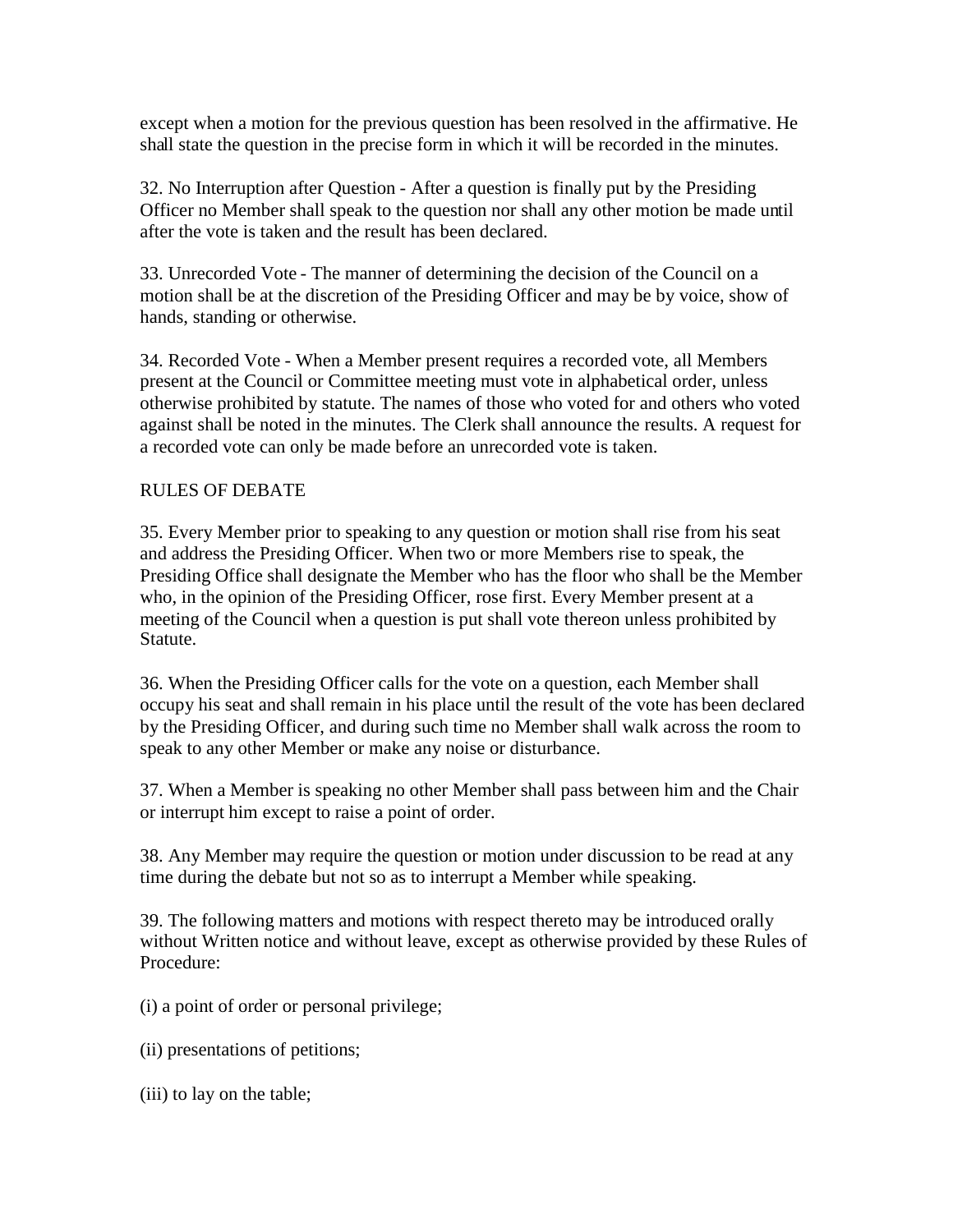(iv) to postpone indefinitely or to a day certain;

(v) to move the previous question.

40. The following motions may be introduced without notice and without leave, but such motions shall be in writing and signed:

(i) to refer; (ii) to adjourn; (iii) to amend; (iv) to suspend the Rules of Procedure.

41. Except as provided by Clause 39 above, all motions shall be in writing and signed by the mover and seconder.

42. In all unprovided cases in the proceedings of the Council or in the Committee of the Whole, the matter shall be decided by the Presiding Officer, subject to an appeal to the Council upon a point of order.

#### POINTS OF ORDER AND PRIVILEGES

43. The Presiding Officer shall preserve order and decide questions of order.

44. The Council, if appealed to, shall decide the question without debate and its decision shall be final.

#### CONDUCT OF MEMBERS OF COUNCIL

45. No Member shall speak disrespectfully of the Reigning Sovereign, or of any of the Royal Family, or of the Governor-General, the Lieutenant-Governor or any Province, or any Member of the Senate, the House of Commons of Canada or the Legislative Assembly of the Province of Prince Edward Island.

46. No Member shall:

(i) use offensive words or unparliamentary language in or against the Council or against any Member;

(ii) speak on any subject other than the subject in debate;

(iii) criticize any decision of the Council except for the purpose of moving that the question be reconsidered;

(iv) disobey the rules of the Council or a decision of the Presiding Officer or of the Council on questions of order or practice or upon the interpretation of the rules of the Council, and in case a Member persists in any such disobedience after having been called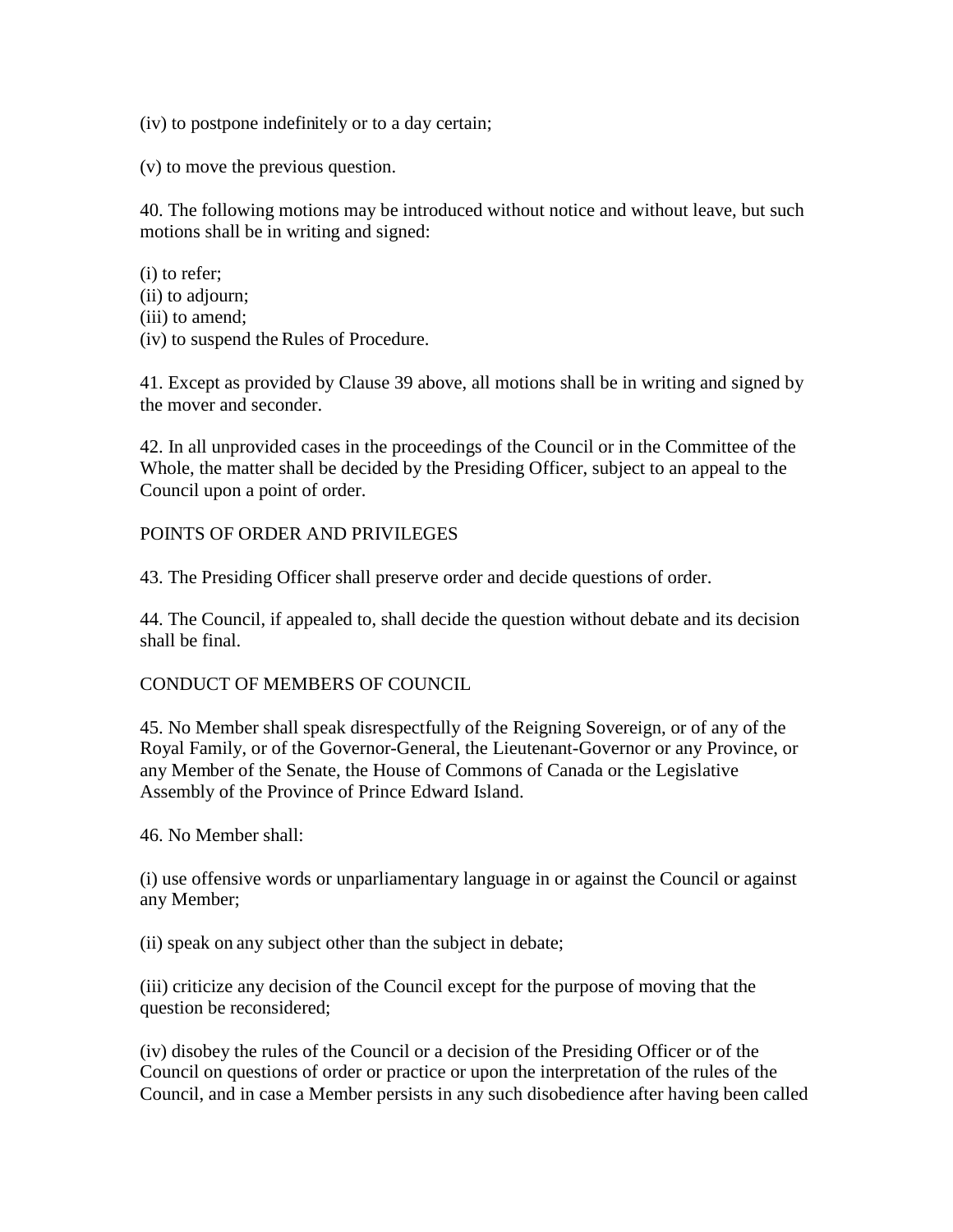to order by the Presiding Officer, the Presiding Officer may forthwith put the question, no amendment, adjournment or debate being allowed, "that such Member be ordered to leave his seat for the duration of the meeting of the Council" but if the Member apologizes he may, by vote of the Council, be permitted to retake his seat.

47. No person except Members and officers of the Council shall be allowed to come within the bar during the sittings of the Council without permission of the Presiding Officer or the Council upon reference.

48. When the Chair is putting the question, no Member shall leave or make a disturbance.

## APPOINTMENT OF COMMITTEES

49. The Mayor may appoint the standing Committees at the first meeting of Council in each year.

50. At the discretion of Council, the Mayor may appoint residing advisors to any standing Committee for a period not exceeding two (2) term of Council.

51. All special or selected Committees shall be appointed in Council on a motion duly moved, seconded, and agreed to.

52. The Mayor is a member Ex-Officer of every Committee.

## SUSPENSION OF RULES

53. Any procedure required by this by-law may be suspended with consent of a majority of the Members of the Council present.

#### AMENDMENT

54. No amendment or repeal of this by-law or any part thereof shall be considered at any meeting of the Council unless notice of proposed amendment or repeal has been given at a previous regular meeting of the Council and the waiving of this notice by the Council is prohibited.

#### REPEAL OF OLD BY-LAW

56. By-law #25 of the Town of Souris BY-LAW REGULATING PROCEEDINGS AT COUNCIL MEETINGS is hereby repealed.

READ A FIRST TIME this 28th day of January, 1979 READ A SECOND TINE this 28th day of January, 1979 READ A THIRD TIME this 11th day of February, 1979

TOWN OF SOURIS James J. Hughes, MAYOR M. Ehler, TOWN CLERK